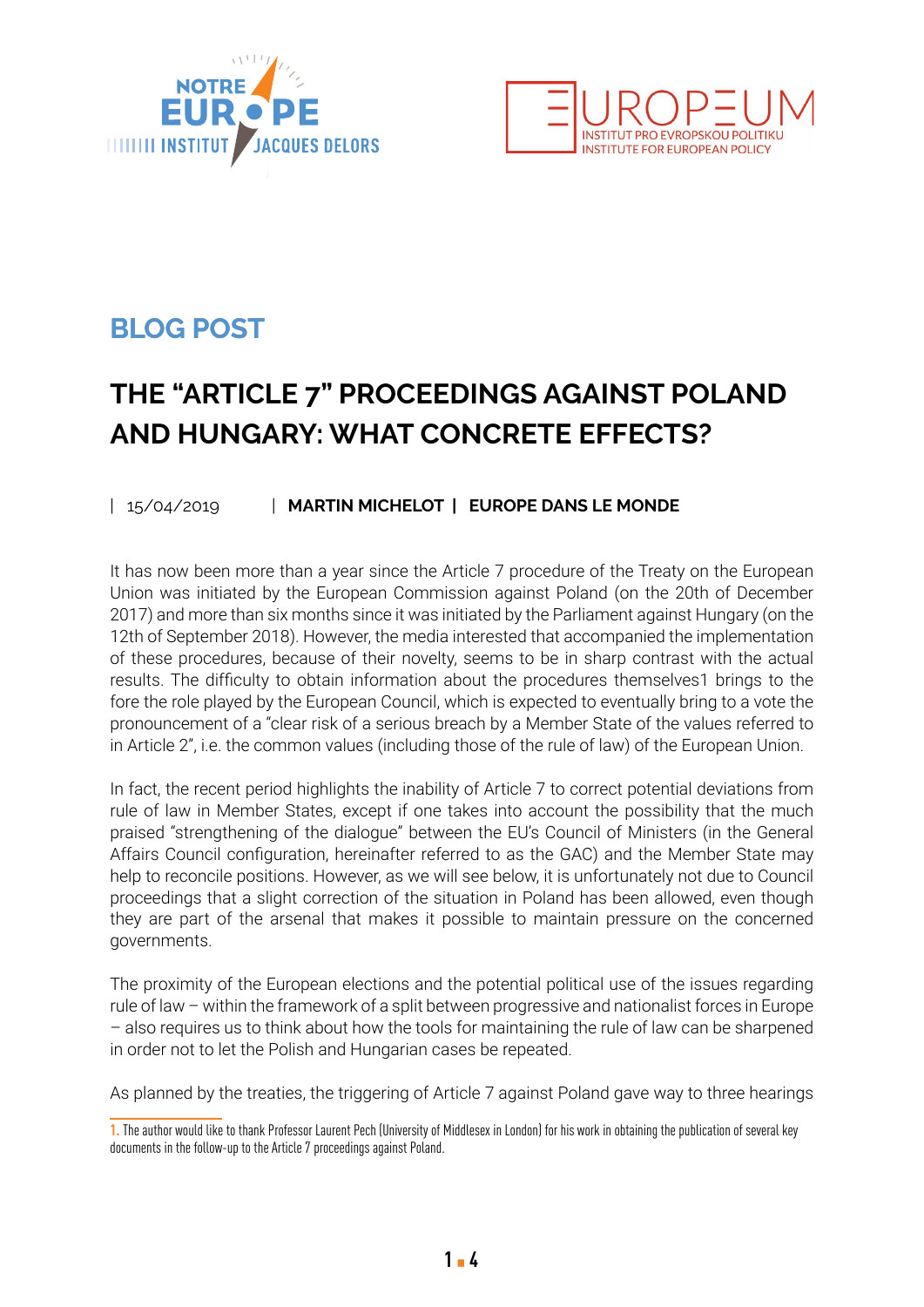

of the Polish Government before the GAC2, on the basis of the four corrective recommendations that have been issued by the European Commission between July 2016 and December 2017, as well as of the application of decisions of the Court of Justice of the European Union in cases involving the Polish judicial system. Each hearing was accompanied by a PowerPoint presentation of the Polish delegation (lasting between 40 minutes and one hour), followed by an opportunity given to the national representatives to ask two questions to the Polish delegation. The three hearings lasted in total between two and three hours, dealing with all the topics covered in the recommendations. This includes especially the operations, appointment and forced retirement of judges of the Constitutional Court, the effective implementation of decisions rendered by the court before 2016, the extraordinary appeal procedures allowing the reopening of the already decided proceedings, or the role of the National Council in the appointment process of judges. It should be noted that, with the only exception of a question by an Estonian representative, no country from Central or Eastern Europe (including Austria, which was holding the Presidency of the Council) took the floor at these hearings, with the questions coming mainly from France, Germany, Ireland, Spain, Portugal and the Benelux and Scandinavian countries. This geographical divide reflects the political divisions that have subsisted on this issue, and the lack of a shared interest within the Council for this procedure. The highly technical and legal nature of the case also requires ministerial teams to be extremely well prepared, which can also lead the capitals to make political choices about the issues their staff should focus on.

The role of the Council in the framework of the Article 7 process, and particularly of its rotating presidency, merits a detailed discussion. Indeed, following these three hearings (or more, if necessary), the Council could organize a vote (after obtaining the approval of the European Parliament) on the "clear risk of a serious breach" of the rule of law, requiring the approval of the four fifths of its members. However, it should be noted that the current Romanian presidency seems to show a blatant lack of interest in these issues; as noted by journalist Alexandra Brzozowski, rule of law was not discussed at the first GAC of 2019, unlike all the meetings in the same format in 20183. European law professors Laurent Pech and Patryk Wachowiec have symbolically noted that rule of law is conspicuously missing from the "Europe of Common Values" page of the Romanian's Presidency website4. Although the Commission was able to offer its analysis of the procedures at the GAC on the 19th of February 2019, the Council's paralysis on the subject of the rule of law, fuelled in particular by concerns about the Romanian case, raises fears that there will be no significant progress in either procedure before the Presidency is handed over to Finland on the 1st of July 2019.

Beyond that, it appears that few countries have a structured approach to how the Council's limits can be circumvented in order to continue to put pressure on Poland and Hungary. On the contrary, both countries have a very clear strategy for their defence and have devoted large administrative resources for this purpose; this is particularly true for Budapest, which regularly publishes long documents to clarify its arguments and seeks to gather support from other Member states, while Warsaw operates in a more discreet but nonetheless efficient way in buying time5.

**<sup>2.</sup>** The hearings took place on the 26th of June, the 18th of September and the 11th of December 2018.

**<sup>3.</sup>** « [Poland gets a pass as Romanian presidency struggles with rule of law approach](https://www.euractiv.com/section/justice-home-affairs/news/poland-gets-a-pass-as-romanian-presidency-struggles-with-rule-of-law-approach/?_ga=2.26469565.1683849710.1554990471-614916844.1554990471) », Alexandra Brzozowski, Euractiv.com, 9 January 2019

**<sup>4.</sup>** « [1095 Days Later: From Bad to Worse Regarding the Rule of Law in Poland \(Part I\)](https://verfassungsblog.de/1095-days-later-from-bad-to-worse-regarding-the-rule-of-law-in-poland-part-i/) », Laurent Pech, Patryk Wachowiec, Verfassungs Blog, 13 January 2019

**<sup>5.</sup>** See, for example : [here](https://twitter.com/PatrykWachowiec/status/1115662157134422018).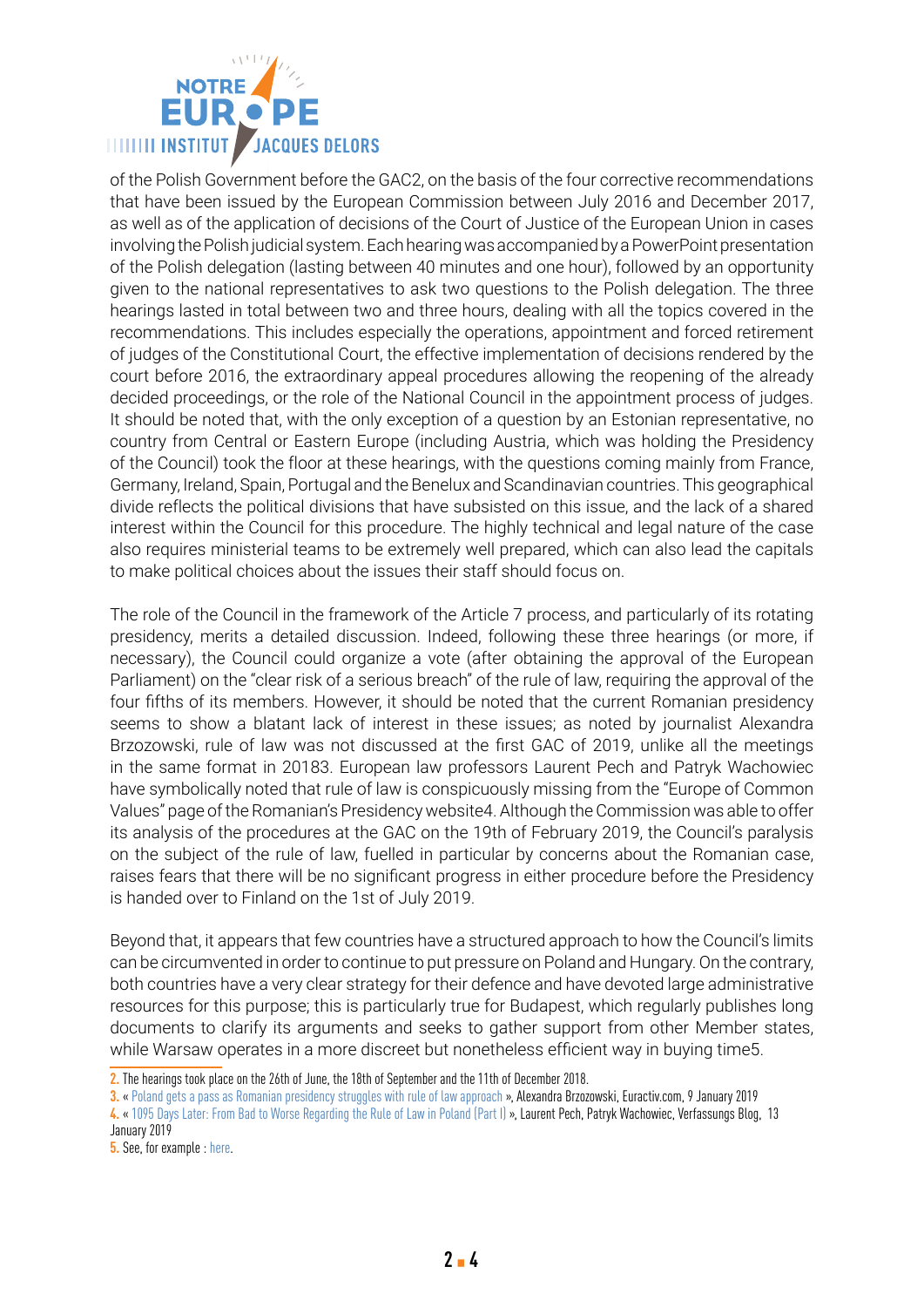

Finally, it is clear that the ongoing discussions on the next Multiannual Financial Framework can negatively - influence national positions, within the framework of the permanent and overlapping negotiations that traditionally govern the Council's functioning. It therefore appears that there is a relative lack of unity, or at points even of prolonged interest, on the side of Member States about the potential benefits of the procedure due to the blockages explained above. Both the structure and functioning of the Council and the lethargy of the procedures play into the hand of the incriminated countries and eventually favour the lack of progress in their case. It is also a pity that, at the institutional level, the European Parliament cannot play a more important role in the article 7 procedures: it is clear that its members could play an important role in keeping these discussions in the political spotlight and keep pressure on their governments. However, it appears that the Austrian Presidency of the Council organized only one informal breakfast dialogue on the issue with, in particular, MEP Judith Sargentini (NL-Greens/EFA), the author of the report on the rule of law in Hungary which led to the triggering of Article 7. It should also be noted that a recent controversy has highlighted the Council's reluctance to involve the Parliament in the discussions on the rule of law. Indeed, in an oral note delivered at a staff meeting, the Council's Legal Service expressed its view that the Parliament's services could not be heard in the course of the Council's work6. The fact that this note was issued orally and was not reflected in any minutes or other written proceedings, clearly creates the impression that the Council wanted to have plausible deniability in its decision not to involve the Parliament in these cases. Article 7 procedures are therefore not immune from institutional competition, which leaves little hope for any change of gear under the Romanian Presidency.

The only way to frame Article 7 as having had positive effects is to include this procedure in the more general toolbox available to the EU to put an end to abuses of the rule of law. Indeed, it appears that it is the combination of actions before the Court of Justice of the European Union (hereinafter referred to as the CJEU) and the infringement proceedings brought by the Commission that have led to minor progress in the reform of the Polish judicial system. These are the same tools that will have to be used in continuing to move forward, with the hearing procedures serving in this case, for the interested chancelleries, as an opportunity to collect information about the ongoing judicial proceedings.

A request for interim measures by the Commission was dealt with urgently by the CJEU, which in turn ordered the temporary suspension – pending a judgment on the merits – of measures concerning the retirement age of judges of the Polish Supreme Court7, which led to a rather bizarre situation in which some forcibly retired judges were allowed to return to their posts. In addition, the preliminary reference (to the CJEU) made by the Irish High Court concerning the extradition request of a Polish citizen detained in Ireland (the so-called "Celmer" judgment, 2018) also prompted the CJEU to comment on the validity of the European arrest warrant if the requesting country displayed systemic or widespread deficiencies that would affect the independence of the judicial system8. The CJEU has called on national courts to undertake checks on the risks of lack of access to a fair trial before an independent tribunal9, thereby laying

**<sup>6.</sup>** The author would like to thank Professor Laurent Pech for this information (obtained in a private interview) and which was confirmed in other interviews conducted by the author. The note is dated the 28th of July 2017.

**<sup>7.</sup>** Order from the 17th of December 2018 of the Court of Justice of the European Union, Grand Chamber.

**<sup>8.</sup>** "Celmer" judgment, CJEU, the 25th of July 2018, Grand Chamber.

**<sup>9.</sup>** A detailed review of the CJEU's "test" is available [here.](https://verfassungsblog.de/1095-days-later-from-bad-to-worse-regarding-the-rule-of-law-in-poland-part-ii/)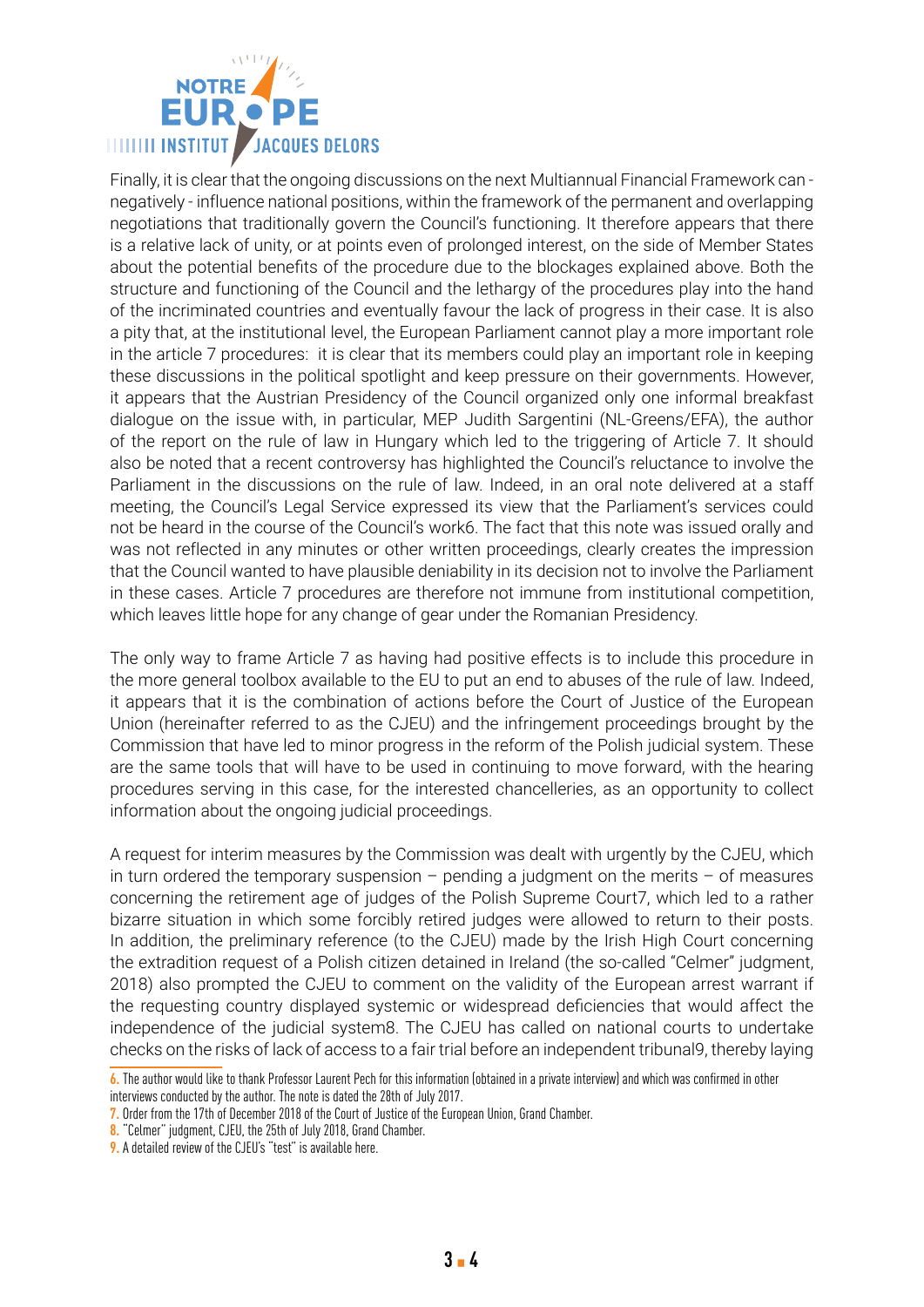

the foundation of a jurisprudential structure that could question the all-important principle of mutual trust that drives relations between the judicial systems of the EU Member States.

However, these advances, albeit important, cannot fully prevent the implementation of reforms of the Polish judicial system, nor even other abuses such as the fact that some Polish judges, who have had issued preliminary references to the CJEU, have been subjected to preliminary disciplinary investigations in Poland10, which is obviously a mean of pressure. Moreover, the newly adopted amendments to the law on the organization of the Supreme Court did not touch upon the standing of newly appointed judges, nor has the Constitutional Court so far returned to its previous functioning. The clear reluctance of top Polish political leaders to apply the measures enacted by the CJEU, and the fact that the recommendations issued by the Commission have been insufficiently implemented (except, for example, for the retirement age of judges, which has been standardized), means that the Commission will have to continue to issue infringement proceedings against the amendments suggested in its recommendations and which have not been implemented so far. The most recent example of this came on date when the Commission issued a recommendation to Poland regarding these new disciplinary measures for judges11. Member States and their judicial systems (including the Polish one, as seen above) will also continue to play a role in the construction of the jurisprudential structure at the CJEU through their recourse to it. While the latter did not wish to immediately call into question the principle of mutual trust between national judicial systems in the Celmer judgment, 2019 could also lead to a more solid legal construction in the handling of the Polish case.

However, it is impossible to say that the Commission has the same interest in the Hungarian case. As things stand at present, it is hard to imagine any change in this case before the equation of the next Commission's political identity and the future of the leading party in Hungary, Fidesz, within the European People's Party is solved12. Proposals have been made, in particular by the MEP Sophie in't Veld (NL-ADLE), for the creation of a "Union for Democracy, the Rule of Law and Fundamental Rights Mechanism"13, which would make permanent an annual mechanism, led by the Parliament, to review the state of rule of law state in Member States. This proposal is supported by Belgian and German governments, which have expressed support for a rotating peer committee mechanism that would perform the same function, but where the participation by Member States would be voluntary14. The EPP leader and Spitzenkandidat, Manfred Weber, also has come out in support of this proposal, only with a slightly different functioning, according to an op-ed published in the German press on the 18th of March 2019. Finally, during the month of April, the Commission is expected to publish a new communication on the rule of law, following the one of the 11th of March 201415 which established a framework for conducting discussions between Member states and the Commission before any triggering of Article 7. However, both France and Germany have publicly released a statement asking for a first hearing of Hungary in September, paving the way for - at least - a discussion about this opportunity at the GAC level16. **10.** Ibid.

**11.** [http://europa.eu/rapid/press-release\\_IP-19-1957\\_en.htm](http://europa.eu/rapid/press-release_IP-19-1957_en.htm)

**16.** Alexandra Brzozowski, « [France and Germany pile pressure on Poland and Hungary over rule of law](https://www.euractiv.com/section/justice-home-affairs/news/france-and-germany-pile-pressure-on-poland-and-hungary-over-rule-of-law/) », [euractiv.com](http://euractiv.com), 10 April 2019;

**<sup>12.</sup>** Unless one considers that the so-called "voluntary suspension" of Fidesz and its monitoring by three wise men, the names of which Fidesz reportedly had a say over, is a satisfying solution.

**<sup>13.</sup>** European Parliament resolution, 25 October 2016.

**<sup>14.</sup>** [POLITICO Brussels Playbook,](https://www.politico.eu/newsletter/brussels-playbook/politico-brussels-playbook-presented-by-bp-uks-absurd-intervention-liberals-team-europe-rule-of-law-central/) 19 March 201

**<sup>15.</sup>** Communication from the Commission to the European Parliament and the Council, the 11th of March 2014.